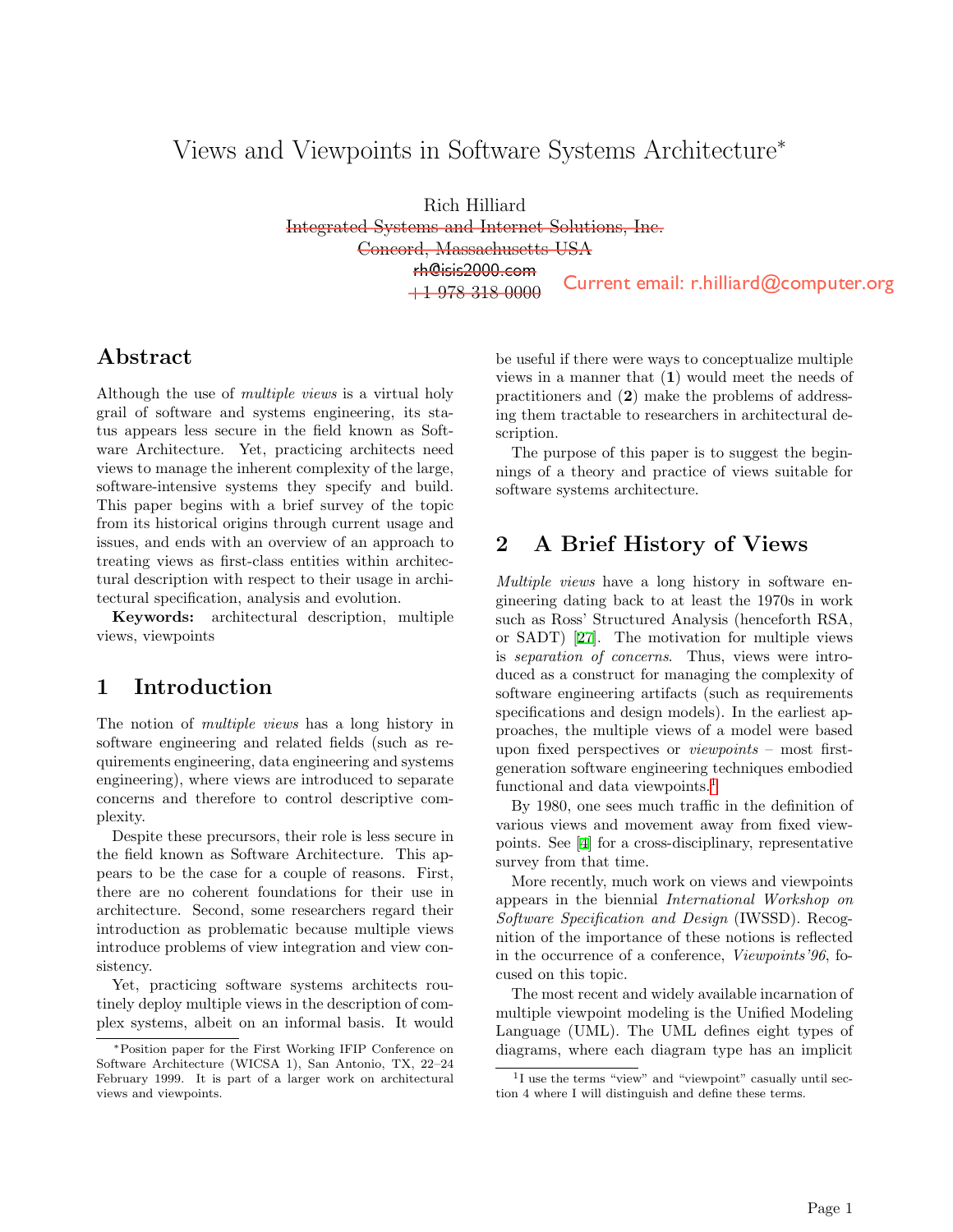viewpoint [\[23](#page-8-1)]. The UML also provides extension mechanisms for allowing users to define additional diagram types (and thus, indirectly, new viewpoints).

In Requirements Engineering, there is a significant trend of work on viewpoints. For a good survey with a useful bibliography, see [[9\]](#page-8-2). This work is motivated by the recognition that systems have multiple stakeholders with varying concerns; a notion reflected in Ross' earliest work on Structured Analysis [[27](#page-8-0)].

We conclude this brief survey with an identification of some issues raised in the use of multiple views. These are:

- 1. fixed v. first-class viewpoints
- 2. constructive v. projective views
- 3. view integration

Until Ross, viewpoints were regarded as fixed items – i.e., not first-class entities. In RSA, Ross associated with each model a *model orientation* which declared the purpose, context, and viewpoint of a model. A model orientation was documented in a textual form. Although informal, this could be considered a primitive form of an *extension mechanism* for viewpoints.

Recent work in Requirements Engineering, treats viewpoints as first-class entities, with associated attributes and operations [[22\]](#page-8-3).

The second issue reflects two different stances toward how views are created. Taking the *constructive stance*, separate views of a subject or system are individually constructed. The overall model of the system is a synthesis of those individual views. To understand the whole model is to understand the sum of the views and their interrelationships. Under the *projective stance*, various views of interest are derived from some overall model of the system of interest.

The third issue, view integration, most usually arises as a consequence of the constructive stance: if views are individually developed, they may need to be reconciled (or, *integrated*) to insure consistency and coherence of the overall model.

I return to these issues below, in the context of architecture.

### 3 Views in Architecture

Scope. The architectural level of concern for software-intensive systems is the subject of much interest at present in industry and the research community [[14\]](#page-8-4). I use the term *software systems architecture* to convey a wide-spectrum interpretation of architecture. This is in contrast with *software architecture*. As currently represented in the literature, software

architecture is equated with "high level design" [\[29](#page-9-0)] – a valuable, but narrower, scope than what is discussed here. The wider interpretation of the term is motivated by the analogy with traditional (civil, building) architecture [\[26](#page-8-5)].

What's an Architect to Do? At the architectural level, numerous system stakeholders have various concerns for a system. Typical concerns include system implementability, its development and operating costs, data management, security, fault-tolerance, distribution, ease of migration, interoperability, and maintainability, among others. Some of these clearly fall into the realm of "high level design" while others do not, although they are no less critical for the architect to decide, record, manage and communicate to others.

Such concerns ought to be accessible to architectural specification and analysis. Indeed, various views have appeared in the literature or arisen in practice to address such concerns; one finds distinct views with similar or overlapping purposes as well as similarly named viewpoints with quite different purposes. Consequently, it is difficult to discern what a given view addresses or when two viewpoints are addressing related topics. If architecture is to progress as a discipline, it would be desirable to bring some degree of order to this chaos.

Approaches to Views. There are a number of existing approaches utilizing multiple views in software systems architecture. Before outlining a theory intended to encompass this range of practices, it is useful to review some of these approaches for their salient characteristics.

Meszaros explains an architectural view as: "a way of looking at an architecture. Each view may have a different concept of components and relationships" [\[19](#page-8-6)].

Although the notion of view is not defined there, multiple views appear in one of the earliest papers on Software Architecture, Perry and Wolf's classic [[24\]](#page-8-7).

Three important views in software architecture are those of processing, data, and connections ... all three views are necessary and useful at the architectural level.

These views derive from Perry and Wolf's selection of what constitute architectural elements; one key term of their architectural "equation".[2](#page-1-0) Perry and Wolf identify three classes of Elements:

<span id="page-1-0"></span> $2$  *SoftwareArchitecture* =  ${Elements, Form, Rational}$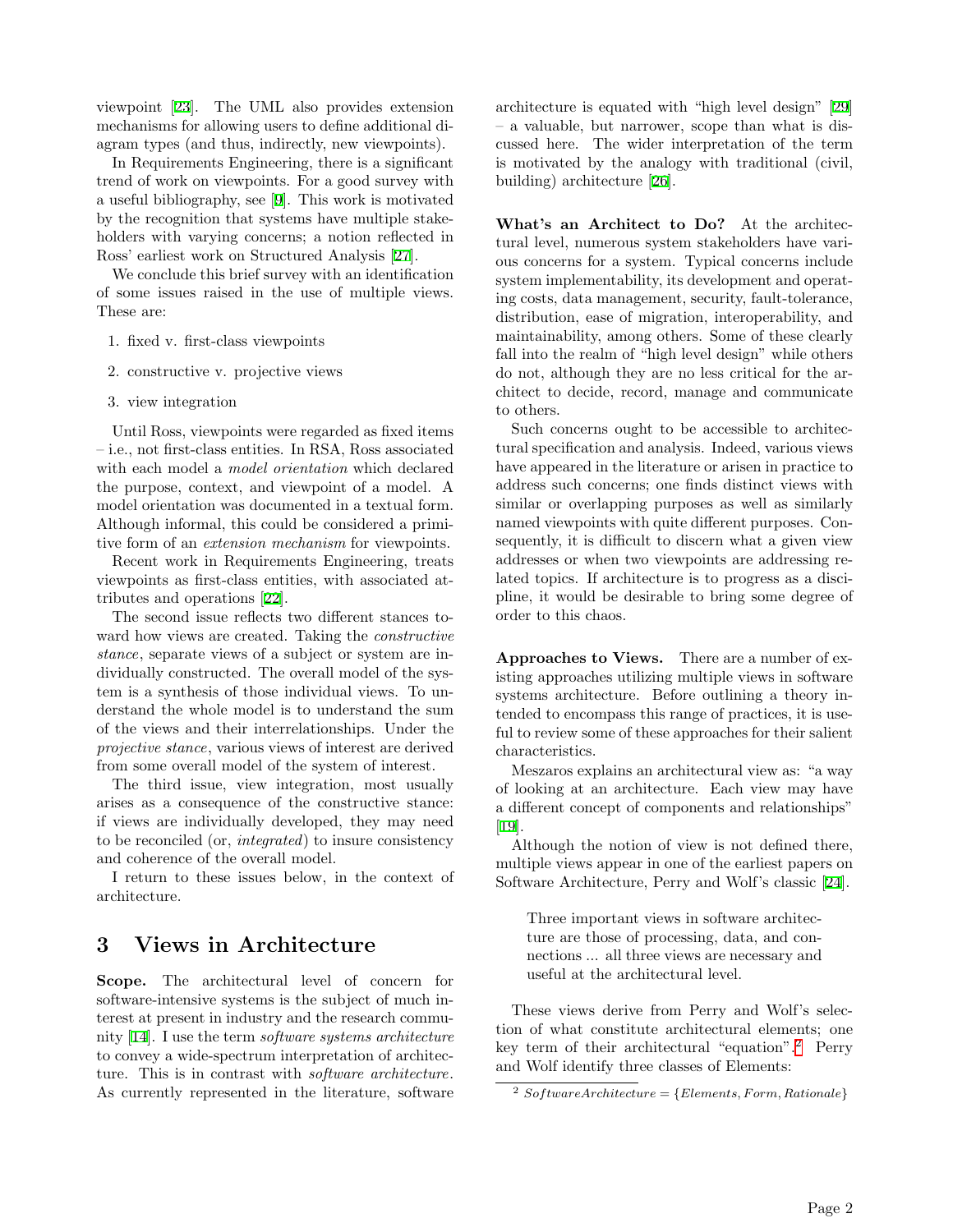*processing elements*: "those components that supply the transformation of data elements;"

*data elements*: "those that contain the information that is used and transformed;"

*connecting elements*: those "elements (which at times may be either processing or data elements, or both) are the glue that holds the different pieces of the architecture together."

It is unclear whether these elements are intended to constitute "different concept[s] of components and relationships" for each view or have independent existence across views.

Existing approaches to architectural views reflect a range of choices relative to the issues found at the end of the previous section.

A number of approaches are based on a predefined set of fixed views that must be created to conform to the approach. [[30\]](#page-9-1) presents an extensive set of constructs called *columns* which appear to correspond to views. The *Reference Model for Open Distributed Processing* defines exactly five viewpoints [\[15](#page-8-8)].

Sometimes a set of views is taken to be a starting point, for example, [\[10](#page-8-9)] states an architecture description "should be comprised of alternate views, including *at least* a behavioral/operational view, a static topological view, and a dataflow view. It is important to have formal architectural notation(s) that are capable of capturing not only these views but also other views that are concerned with other stakeholder needs." [my emphasis]

Kruchten's 4+1 View Model takes four views as its starting point [\[17](#page-8-10)]. Viewpoint integration is accomplished via a "fifth view" which is a set of scenarios used to validate the other views and their interactions.

The Practical Architecture Method [\[7](#page-7-1)] prescribes no particular views; instead the determination of useful views is part of the architect's work and is driven by concerns related to the specific system.

The IEEE Architecture Working Group is developing a *Recommended Practice for Architectural Description* [\[14](#page-8-4)] to support the range of practices described above.

Within Software Architecture, most work has been centered on structural concerns – to paraphrase Meszaros, "on a way of looking at an architecture" in terms of its structural "components and relationships." – in terms of components such as procedures, filters, and databases, together with connectors such as procedure calls, pipes, and shared data [[29](#page-9-0)].

Within Software Architecture, the structural view is often equated with *the* architecture of the software system, as suggested by the following rationale for the design of the architecture description language Acme [\[20](#page-8-11)]:

[A]n examination of existing ADLs reveals that there is, in fact, considerable agreement about the role of *structure* in architectural description. ... [V]irtually all ADLs take as their starting point the need to express an architectural design as a hierarchical collection of interacting components. On top of this structural skeleton different ADLs then add various kinds of additional information, such as run-time semantics, code fragments, protocols of interaction, design rationale, resource consumption, topological invariants, and processor allocations.

Conversely, we might say Software Architecture has been focused on a single *implicit* structural view. Thus, in Shaw and Garlan's *An Introduction to Software Architecture* [\[29](#page-9-0)], the desiderata for architectural description do not mention views at all (in fact, "views" does not appear in the index)! This implicit structuralism is also in evidence in surveys of ADLs such as [\[5](#page-7-2), [18](#page-8-12)].

For some in Software Architecture, the problems created by introducing multiple views and their subsequent integration, is sufficiently worrisome as to lead them away from consideration of full-fledged multiple views at all. For example:

Complex specifications require structure, such as different segments for different concerns. However, different concerns also lead to different notations. ... [T]his leads to a *multiple-view problem*: different specifications describe different, but overlapping issues. [\[28](#page-9-2)] [my emphasis]

Researchers have accommodated stakeholders' needs for views in various ways. The two most common approaches might be described this way:

- 1. Treat views as projective (rather than constructive).
- 2. Decorate a primary representation with attributes pertaining to other concerns (rather than separate concerns).

I have described the projective stance above. The second alternative to full, constructive views, I call the *decorative stance*. In the decorative stance, a base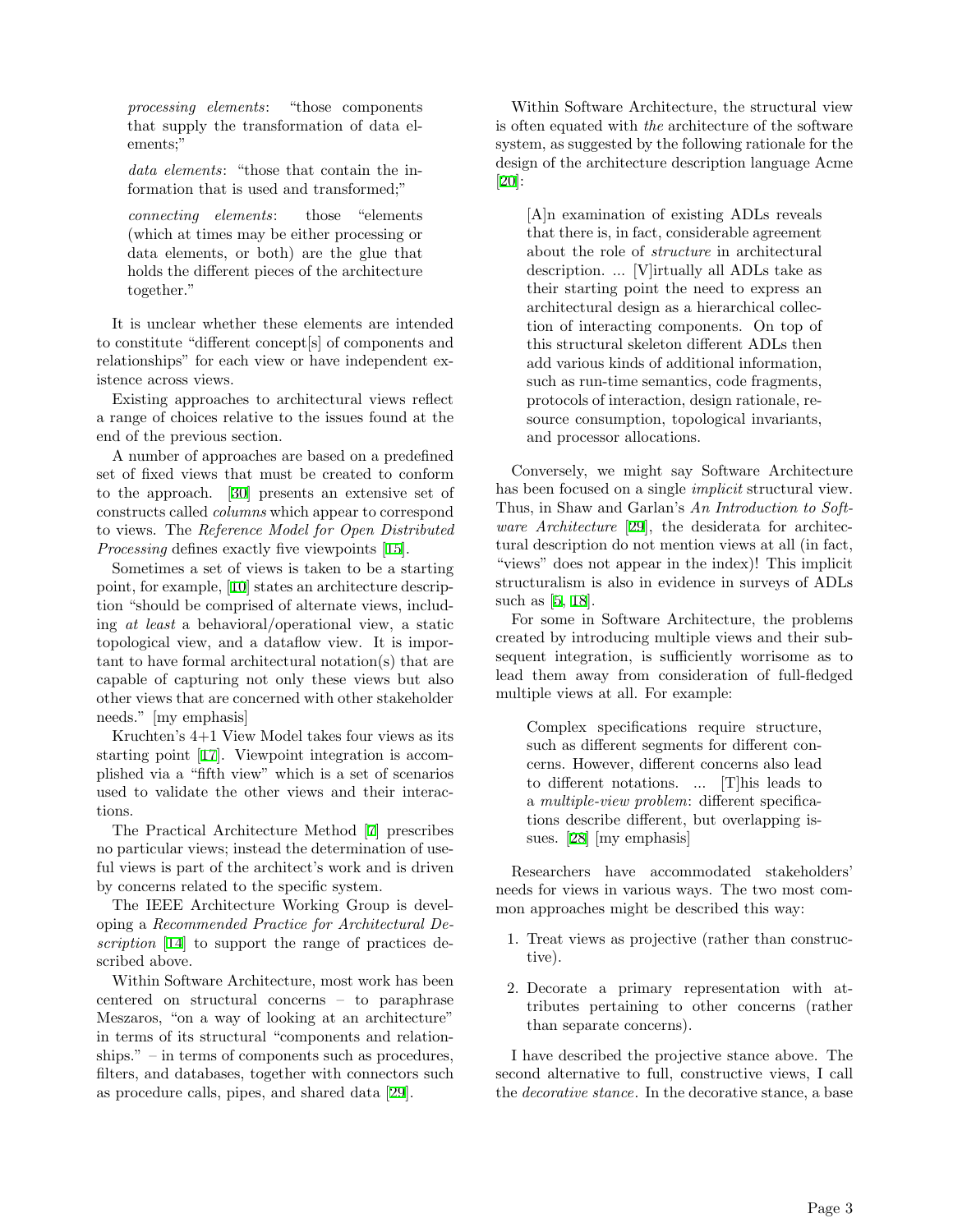representation is annotated (or, *decorated*) with additional information. Adopting this stance, one needs something to decorate – within Software Architecture this base is frequently what I referred to as the *structural view* above. As suggested by the Acme quotation above, a consequence of implicit structuralism is that much current research in Software Architecture is devoted to how, when and where to capture non-structuralist information within that structuralist paradigm.

For example, [[2\]](#page-7-3), investigating the composition of heterogeneous styles, characterizes a style in terms of "a collection of constraints on the structure, behavior, and resource usage of the components and connectors in a software system." While each is "viewed" separately, note the primacy of the structural – the behavioral view depends on the structural for its vocabulary, as does the resource usage view:

The *structural view* of a style describes the components and allowed interconnections between them. All possible data and control transfers are explicitly identified. The *behavioral view* places constraints on the types and order of actions which the components and connectors may engage in. The *resource usage view* places constraints on a variety of systems integration issues such as network protocols, CPU type, etc. [my emphasis]

Other recent examples include: Abd-Allah's work on reliability [\[1](#page-7-4)]; Allen's dissertation on integrating behavioral semantics with a structural formalism [\[3](#page-7-5)]; and much work on the topic of "dynamic architectures." In each case, researchers are tackling the analysis of non-structural properties by adding attributes to a structural model. While there are often strong correlates between system characteristics and system structure, these system characteristics are often better specified and analyzed in their own right. I discuss this in the next section.

# 4 Practice and Theory of Views

In this section I sketch the beginnings of a theory of views and viewpoints, applicable to architecture within the context of practical use. The theory has evolved from experience with large information systems for command and control and other domains [\[7](#page-7-1)].

I adopt the constructive stance described above. This stance is the hardest to support, but the mechanisms proposed are equally applicable to the projective or decorative stances.

To motivate the exposition, we set it within a typical architecture development process – other processes (architectural analysis, system migration, system reengineering) could also utilize the results. In this setting, the job of the architect is to understand client and system stakeholder needs and begin to construct an architectural description (AD) which captures the key decisions the architecture embodies to meet those needs. The AD consists of one or more views.

A *view* is a description of the system relative to a set of concerns from a certain viewpoint.

A view generalizes the notion of a model, diagram, or other form of focused representation. Instead of attempting to say everything about an architecture in a single model, a view addresses a subset of the concerns for the whole system (architecture). This subset of concerns may be oriented toward a particular class of stakeholders (e.g., maintainers, thus a maintenance view) or toward specific system characteristics which may be of interest to several types of stakeholders (e.g., a reliability view for hardware suppliers, data designers, and software developers) or perhaps from other considerations or organizing principles.

A view may be characterized as follows:

Purpose: the concerns the view is intended to address;

Scope: the boundaries of what is in the view and what is not; and

Elements: the elements which comprise the view and the relations among them.

Traditional practice, in which an "architecture" is typically an informal block diagram, is a degenerate case of this. One way of introducing rigor into this model is to introduce well-defined languages underlying the elements and their relations. Languages support stakeholders' shared discourse. By introducting language mechanisms such as typing of elements, we can both improve understandability and provide a basis for automation support.

In most views, there are non-trivial rules of combination among elements; e.g., joining pipe–pipe, or filter–filter are ill-formed, whereas filter–pipe–filter is meaningful. Much of such information is not dependent on the particular architecture being modeled, but can be reasonably factored out. Such information constitutes a *viewpoint*, which is reusable for any number of views.

A viewpoint is a way of looking at a system.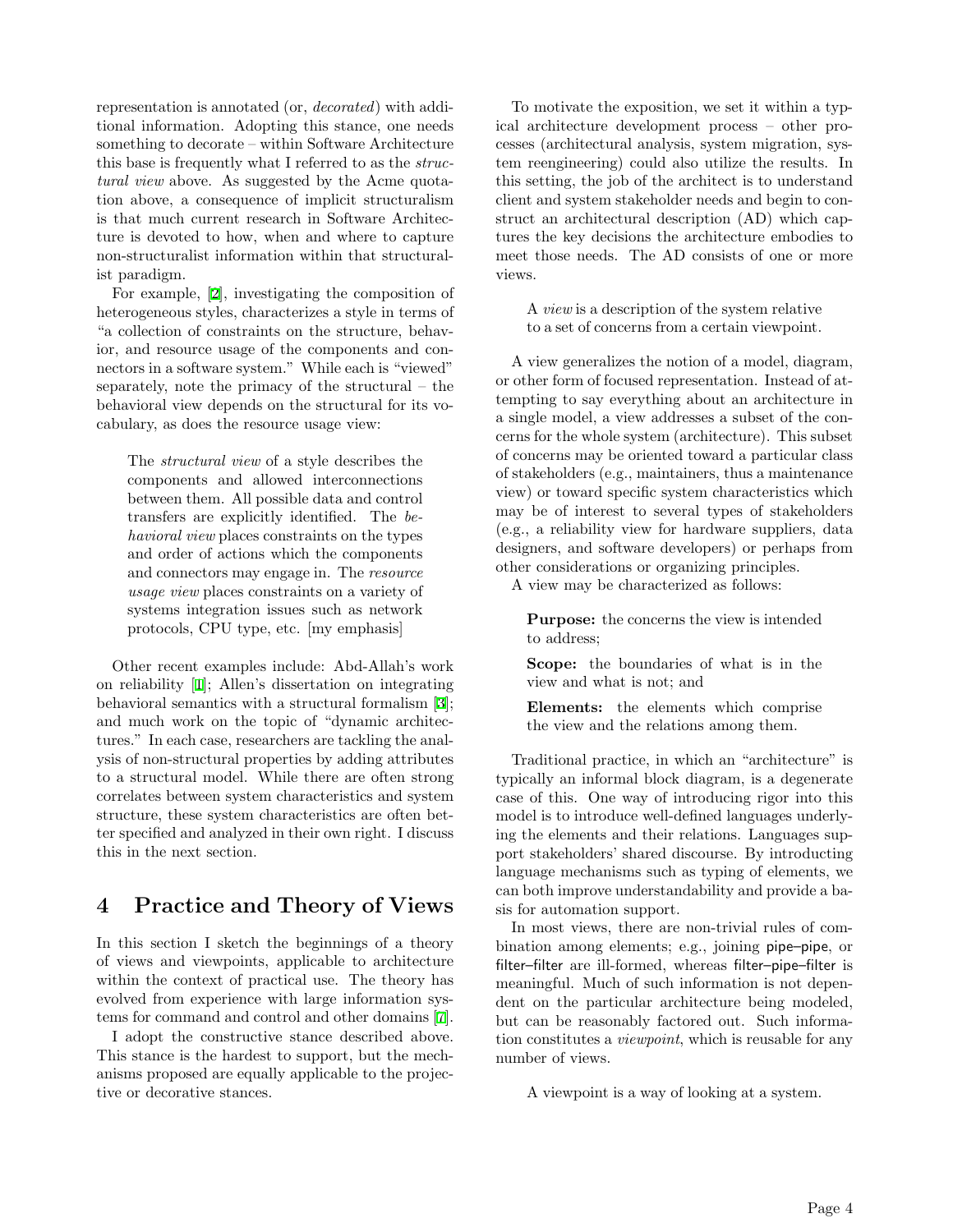It is therefore a pattern for making particular views, just as a programming language is a pattern for making particular programs. The notions of view and viewpoint are interrelated as follows:

#### *view : viewpoint :: program : programming language*

A viewpoint can be thought of as a domain-specific language. The purpose of a viewpoint is to codify a specific set of concepts and relations for talking about a particular set of concerns. As our knowledge of architecture increases we might imagine a growing palette of viewpoints available to the architect.

This notion of viewpoint has much in common with the ISO/IEC *Reference Model for Open Distributed Processing* defines viewpoint this way:

*Viewpoint* (on a system): a form of abstraction achieved using a selected set of architectural concepts and structuring rules, in order to focus on particular concerns within a system. [[15\]](#page-8-8)

There are various ways one could characterize viewpoints, suggested by work such as [[6,](#page-7-6) [22\]](#page-8-3); I will characterize a viewpoint in terms of its syntax, semantics and usage (or, pragmatics) as follows:

Name: an identifying name or phrase by which the viewpoint is known;

Addressable Concerns: the range of concerns it can address; its domain of discourse;

Viewpoint language: the elements or vocabulary which can occur in a view to which the viewpoint applies;

Construction rules: the rules by which elements are selected and combined within a view (i.e., its syntactic or well-formedness rules);

Interpretive rules: the rules for interpretation of (well-formed) views conforming to the viewpoint;

Analytic techniques: any methods or procedures associated with the viewpoint by which resulting views may be analyzed.

The *viewpoint language* may be an informal or formal language. By adding *interpretive rules*, one obtains a modeling language. $3$  The role of the rules of interpretation is to establish a correspondance between well-formed combinations of elements and the subject of interest. *Analytic techniques* give us ways to operate on descriptions to yield answers to further questions about a subject. These procedures may be informal, rigorous, formal, automated, deductive, etc. Most analytical techniques will be lifted from a particular, existing notation or language, although nothing precludes defining them at this level. By adding these operations on descriptions, one obtains what Curry called a *formal system* [\[6](#page-7-6)].

This model may be summarized as shown in the figure below (rendered in UML).

Properties of Views. A view is an useful level at which to impose methodological principles about a model. E.g., views might be regarded as individual artifacts of the architect, upon which to exercise version and configuration management.

One interesting principle (from traditional architecture) is the wholeness principle: a view ought to address the whole system with respect to the concerns of interest. This principle is nearly implicit in traditional architecture, perhaps because it follows from our intuitions about space. E.g., an elevation drawing does not omit every other floor. In software systems architecture, this principle provides a rudimentary bound on completeness.

Despite the large number of imaginable views, experience and intuition suggest a fairly smaller set of recurring concerns, such as those pertaining to system structure, behavior, etc. I would not suggest that this set is closed, or even finite: new implementation technologies, and new design paradigms create new concerns (recent ones include multiple threads; eventbased systems led to event and behavioral views; mobile processes, ...). Sometimes new paradigms "shut down" traditional ways of viewing a system. The object-oriented paradigm appears to have had this effect on previously separate functional and data views.

Example: Defining A Structural Viewpoint The structural viewpoint has developed in the field of Software Architecture over the past six years and is in widespread use. This viewpoint is often implicit in contemporary Architecture Description Languages. It is implicit in the earliest papers on Software Architecture such as [\[24](#page-8-7)] and Garlan and Shaw [\[11](#page-8-13)]:

The framework we will adopt is to treat an architecture of a specific system as a collection of computational components – or simply components – together with a description of the interactions between these components – the connectors. Graphically

<span id="page-4-0"></span><sup>3</sup>For our purposes, *M* is a *model* of a subject, *S*, if *M* can be used to answer questions about *S*. This definition dates back to Ross and Minsky, circa 1971.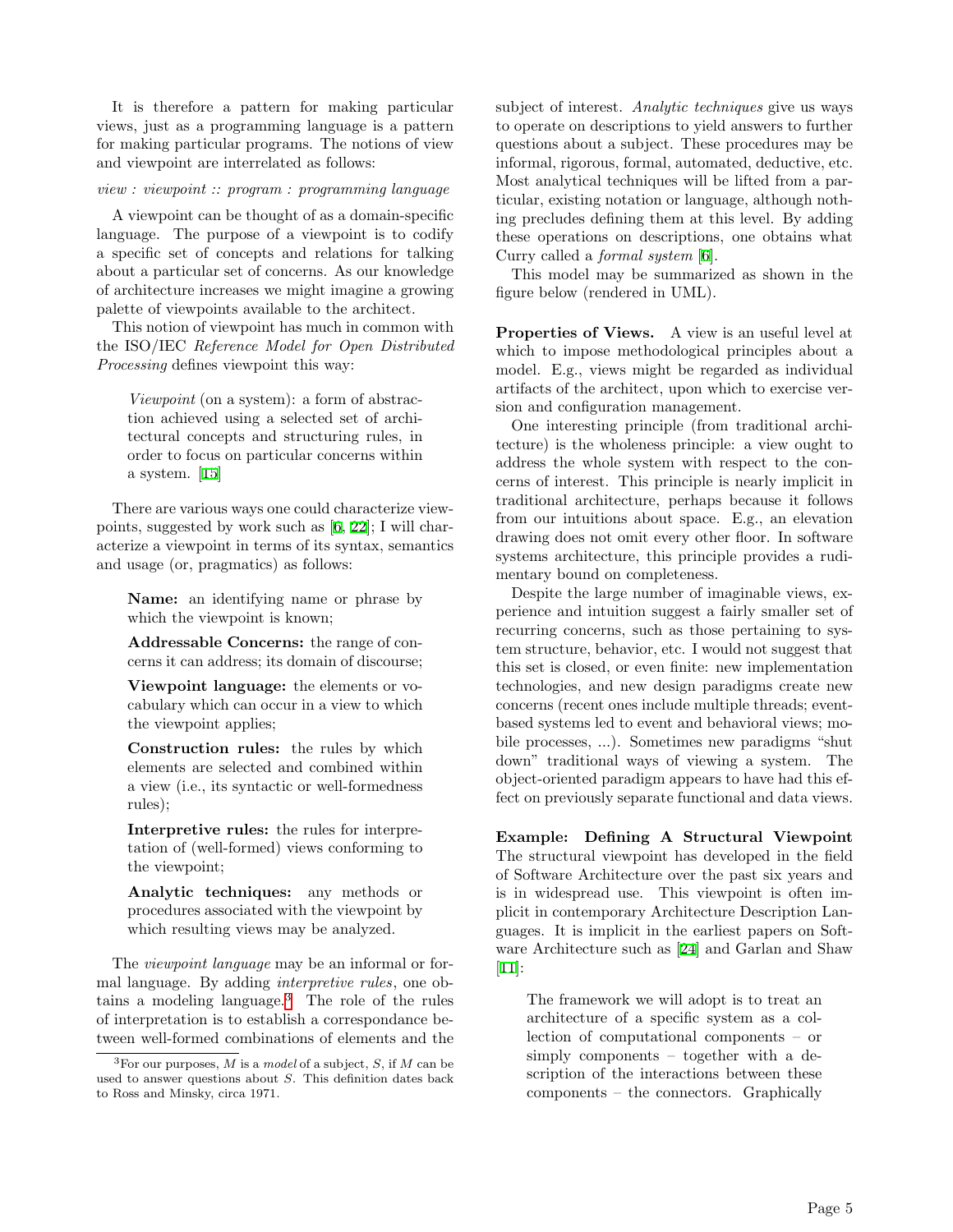

Figure 1: ADF'97 Metamodel for Architectural Description

speaking, this leads to a view of an abstract architectural description as a graph in which the nodes represent the components and the arcs represent the connectors. As we will see, connectors can represent interactions as varied as procedure call, event broadcast, database queries, and pipes.

An architectural style, then, defines a family of such systems in terms of a pattern of structural organization. More specifically, an architectural style determines the vocabulary of components and connectors that can be used in instances of that style, together with a set of constraints on how they can be combined. These can include topological constraints on architectural descriptions (e.g., no cycles). Other constraints – say, having to do with execution semantics – might also be part of the style definition.

The structural viewpoint is characterized by the following data:

#### Viewpoint Name: Structural

Purpose: Define the computational elements of a system and the organization of those elements.

Concerns: What software elements comprise the system? What are their interfaces? How do they interconnect? What are the mechanisms for interconnection?

Viewpoint Language: The structural viewpoint depends on the following entities: components (individual units of computation); components have ports (interfaces); connectors (represent interconnections between components for communication and coordination); and connectors have roles (where they attach to components). Components and connectors may be typed. All of the previously listed entities may have attributes of varying kinds.

Analytic Techniques: The structural viewpoint supports the following kinds of checking: attachment (are connectors properly connecting components?); type consistency (are the types of components and connectors used consistent with their attachments and any style or other constraints?); and reachability. Most ADLs which support the structural viewpoint provide some kind of syntax checking of the entities above (component to component, etc.).

A calculus of views. Insofar as views are a construct for management of complexity of descriptions, much as modules, packages or subsystems are for software systems, we might aspire to the following:

*views : architectural description :: modules : system*

Each view is constructed as a self-contained artifact, semi-independent of the others, although inter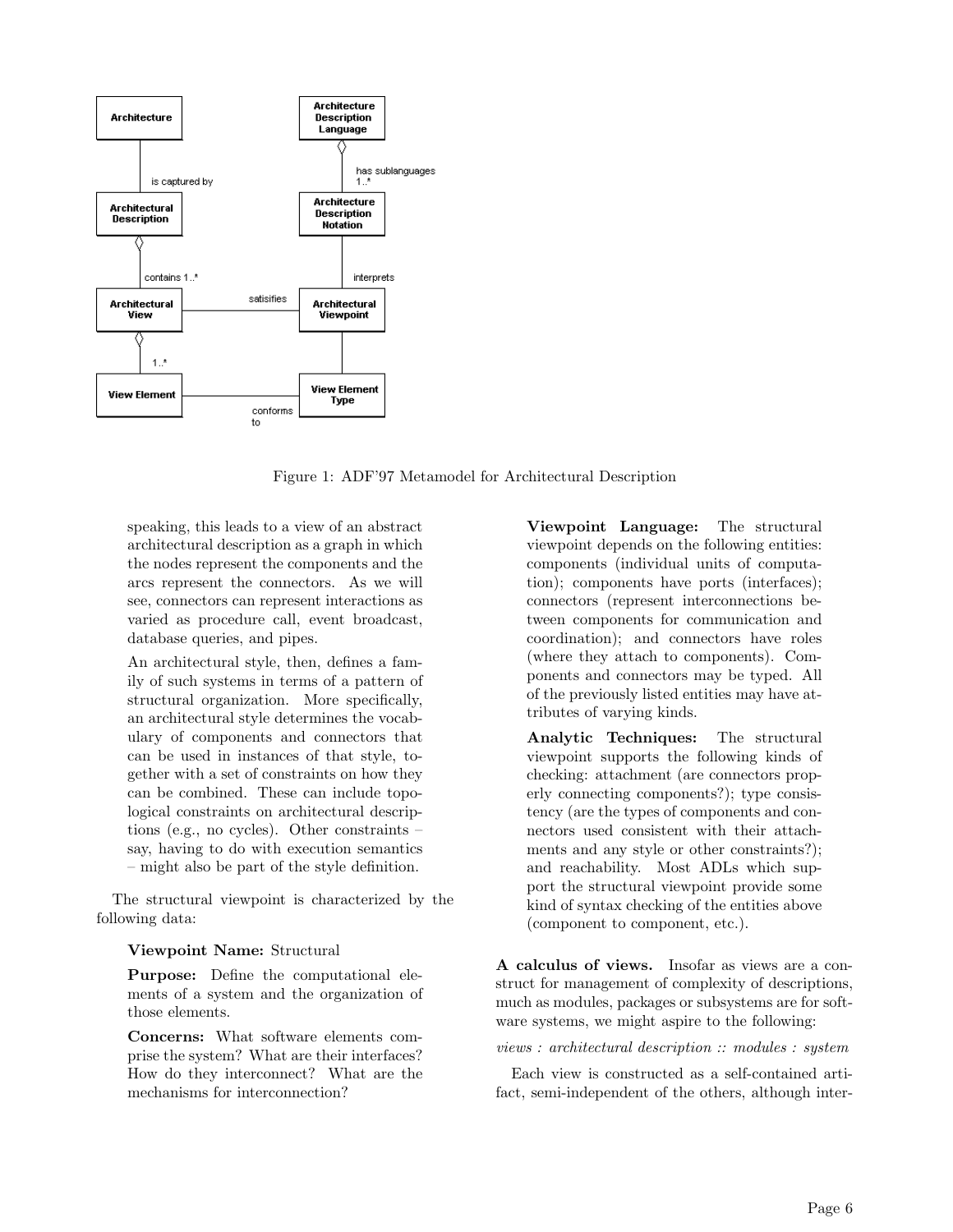related. Views are then composed or integrated to yield the overall architectural description; each distinct because their purposes differ – after all that was the whole point of separation of concerns – but overlapping because they share a common subject, the system.

To achieve this style of view construction, one needs some way to relate views on the element level. The approach we have taken is to define a basic set of primitives upon which to construct or describe any view. These primitive were documented as a part of the metamodel for the Architecture Description Framework (ADF). The metamodel represents a theory of what constitutes core architectural syntax and semantics. Each class represents a descriptive construct. Associated with each class are attributes which represent information associated with those constructs.

A view is constructed out of three primitive types of elements: components, connections, and constraints. The use of components and connections generalizes current usage in Software Architecture. It also builds upon the intuition embodied in a graph-like structure of nodes (components), edges (connections), with the addition of constraints.

The element level gives us a way to revisit the notion of a viewpoint as the reusable portion of a view. If we can characterize a viewpoint in a suitably abstract manner, we can use it as the basis for "plugging in" multiple viewpoint languages. A good example of this is the Structural Viewpoint suggested above. Many existing ADLs are "homomorphic" to this viewpoint, therefore usable for the Structural Viewpoint.

The suggested framework provides a way to formulate various problems in architectural description. One of these is a unified approach to model checking. Our definitions of view and viewpoint support various kinds of checking. E.g.,

- Is the purpose of the view consistent, or achievable given the addressable concerns?
- Does a view conform to the viewpoint language?
- If we have a well-formed view, then we may usefully apply analytic methods to it. We may use analytic techniques in various ways:
	- 1. Calculate properties of the architecture based on the AD. E.g., [[31\]](#page-9-3) provide a queuing technique for the structural viewpoint. Many techniques will arise in this way – "lifted" from existing engineering practices and applied to ADs;
- 2. Synthesize a design from the AD, or transform an AD to another form, e.g., to refine an AD into a possible realization [\[21](#page-8-14)];
- 3. Translate, link, or combine one or more views with new information to yield a new derived view.

Integrating multiple views is a special case of item 3 above, of particular interest. As noted, once one has multiple views, arising from semi-independent sources, one has to deal with their consistency. The viewpoints literature identifies several forms of incon-sistency [[8,](#page-8-15) [22\]](#page-8-3):

*Confusion* – The same concept appears with different names in distinct views.

*Conflation* – Two different concepts appear with the same names in distinct views.

*Overlap* – One view may violate the constraints of another.

To achieve a consistent set of descriptions, one must model the relations between elements of various views. Many possible relations exist and are usefully applied to architectural views. The calculus outlined above provides a basis for doing that; by introducing constructs for referring to individual elements, their types, and the viewpoints they "inhabit" one can specify a rich set of relations at the instance level, in terms of their types, or at the viewpoint level. Recent work in requirements traceability suggests an implementation approach [\[25](#page-8-16), [12](#page-8-17)].

# 5 Conclusion

I have sketched the beginnings of a theory of views and their viewpoints, applicable to practical 'architecting' and, hopefully, suggesting a basis for further research.

The theory is based on making views first-class entities which are governed by type-like entities called viewpoints. Viewpoints are characterized in terms of a set of properties pertaining to their application, a *viewpoint language* and techniques for manipulating inscriptions in that language.

The theory sketched above was prototyped in the Architecture Description Framework (ADF) [[13\]](#page-8-18). The ADF forms the basis for current work on the ARCHITECT'S STUDIO, including a XML-based document type description (DTD) for Architectural Descriptions.

The work closest in spirit to this concept of views is recent work on *aspect-oriented programming*; which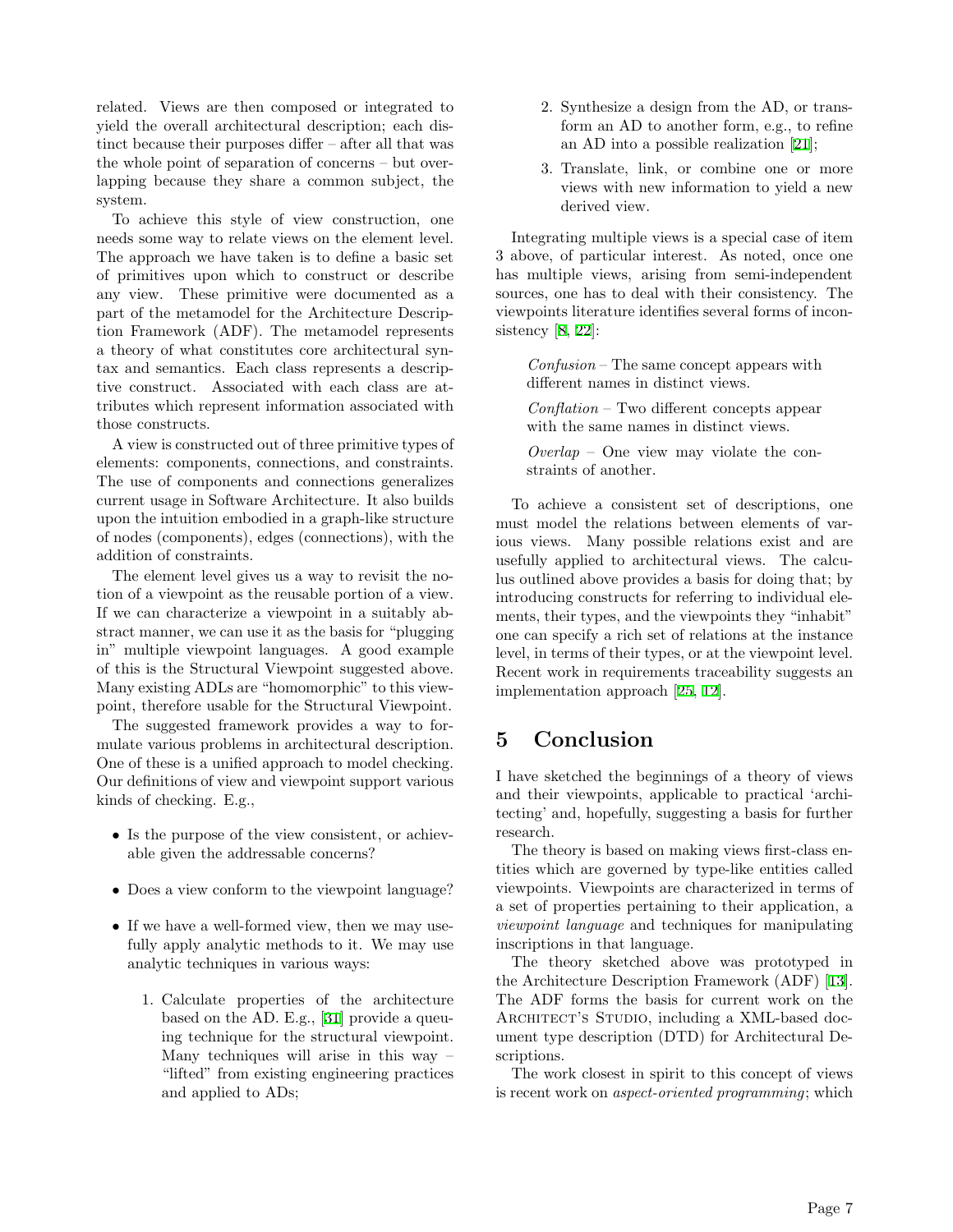

Figure 2: View Elements

begins with the observation that there are "many programming problems for which neither procedural nor object-oriented programming techniques are sufficient to clearly capture some of the important design decisions the program must implement." These decisions are difficult to capture because "they *cross-cut* the system's basic functionality." Consequently, "the implementation of those design decisions [is] scattered throughout the code, resulting in 'tangled' code that is excessively difficult to develop and maintain." "[A] property [of a system] that must be implemented is ... an *aspect*, if it can not be cleanly encapsulated ... Aspects tend not to be units of the system's functional decomposition, but rather to be properties that affect the performance or semantics of the components in systemic ways." [Quotations from [[16](#page-8-19)].]

Aspects might be thought of as lightweight viewpoints for programming.

Acknowledgments. I thank the members of the IEEE Architecture Working Group for discussions of views and viewpoints: the ideas here are very much influenced by those discussions. In addition, I thank the participants in the weekly Architecture Firm meetings at MITRE (February 1996 – May 1998) for their contributions (R. Baldwin, R. Eachus, W. Farmer, M. Kokar, T. Rice, and V. Sovinsky).

#### References

- <span id="page-7-4"></span>[1] Ahmed Abd-Allah. Extending reliability block diagrams to software architectures. Technical Report USC–CSE–97–501, Center for Software Engineering, Computer Science Department, University of Southern California, 1997.
- <span id="page-7-3"></span>[2] Ahmed Abd-Allah and Barry W. Boehm. Reasoning about the composition of heterogeneous architectures. Technical Report USC–CSE–95– 503, University of Southern California, 1995.
- <span id="page-7-5"></span>[3] Robert J. Allen. *A Formal Approach to Software Architecture*. PhD thesis, Carnegie Mellon University, May 1997. Distributed as CMU-CS-97-144.
- <span id="page-7-0"></span>[4] M. L. Brodie and S. L. Zilles, editors. *Proceedings of the Workshop on data abstraction, databases, and conceptual modeling*, Published as special issue of SIGPLAN Notices 16(1) 1980.
- <span id="page-7-2"></span>[5] Paul C. Clements. A survey of architecture description languages. In *Proceedings of the Eighth International Workshop on Software Specification and Design*. IEEE Computer Society Press, 1996.
- <span id="page-7-6"></span>[6] Haskell B. Curry. *A theory of formal decidability*. Notre Dame, 1966.
- <span id="page-7-1"></span>[7] David E. Emery, Rich Hilliard, and Timothy B. Rice. Experiences applying a practical archi-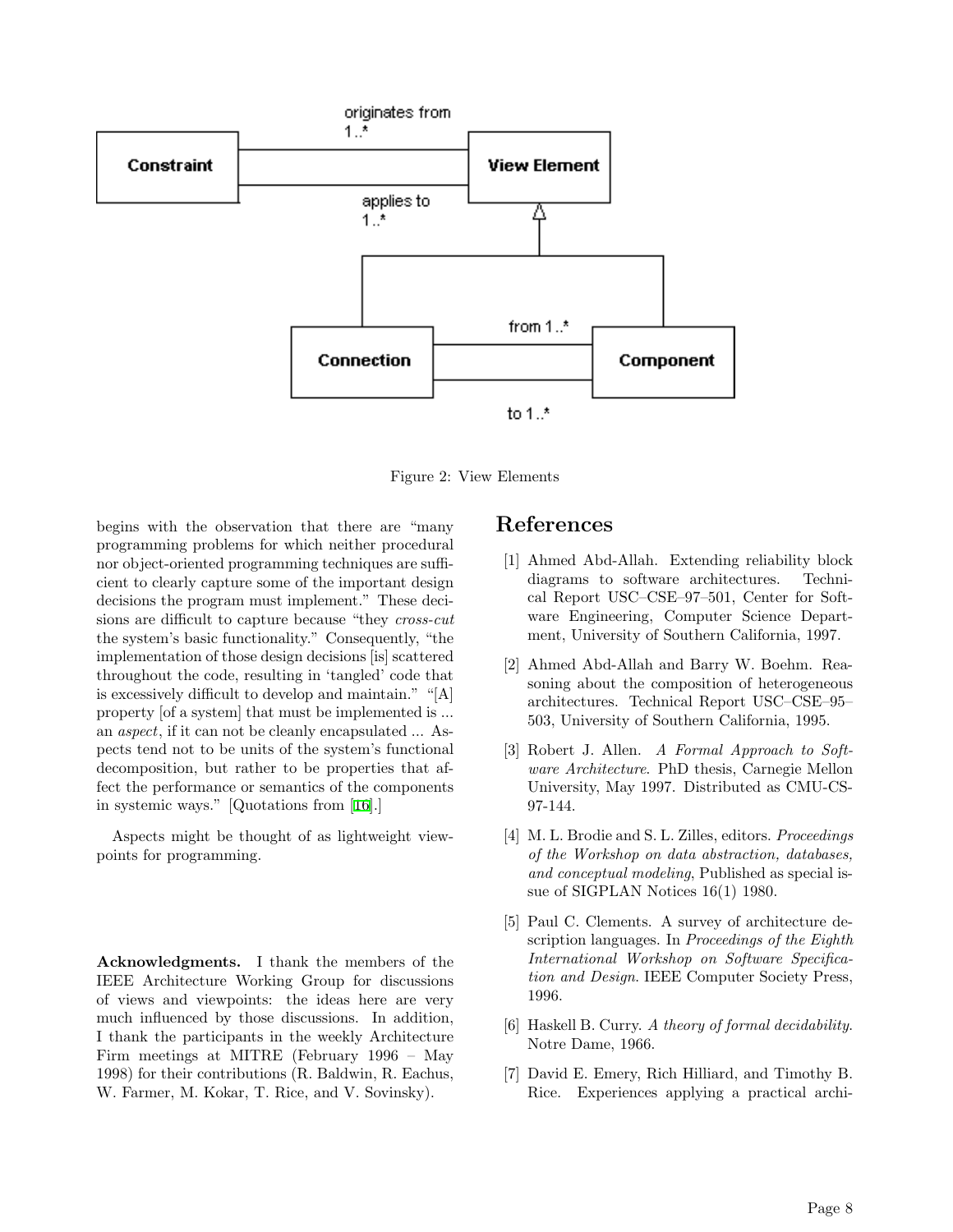tectural method. In Alfred Strohmeier, editor, *Reliable Software Technologies–Ada-Europe '96*, number 1088 in Lecture Notes in Computer Science. Springer, 1996.

- <span id="page-8-15"></span>[8] Gregor Engels, Reiko Heckel, Gabi Taentzer, and Hartmut Ehrig. A view-oriented approach to system modeling based on graph transformations. In Mehdi Jazayeri and Helmut Schauer, editors, *6th European Software Engineering Conference (ESEC/FSE'97)*. Springer, 1997.
- <span id="page-8-2"></span>[9] A. Finkelstein and I Sommerville. The viewpoints FAQ. *Software Engineering Journal*, 11(1):2–4, 1996. Also available from ftp://cs.ucl.ac.uk/acwf/papers/viewfaq.ps.gz.
- <span id="page-8-9"></span>[10] Cristina Gacek, Ahmed Abd-Allah, Bradford Clark, and Barry W. Boehm. On the definition of software system architecture. In *Proceedings of the First International Workshop on Architectures for Software Systems*, Seattle, WA, 1995.
- <span id="page-8-13"></span>[11] David Garlan and Mary Shaw. An introduction to software architecture. In V. Ambriola and G. Tortora, editors, *Advances in Software Engineering and Knowledge Engineering*, pages 1– 39, Singapore, 1993. World Scientific Publishing Company.
- <span id="page-8-17"></span>[12] O. Gotel and A. Finkelstein. Extending requirements traceability: Lessons learned from an industrial case study. In *IEEE International Symposium on Requirements Engineering*, Los Alamitos, California, January 1997. IEEE Computer Society Press.
- <span id="page-8-18"></span>[13] Rich Hilliard. Representing software systems architectures or, components, connections and (why not?) first-class constraints and views. In *Joint Proceedings of the SIGSOFT '96 Workshops*, 1996.
- <span id="page-8-4"></span>[14] IEEE Architecture Working Group. *Information Technology—Recommended Practice for Architectural Description (Draft 4.1)*, December 1998.
- <span id="page-8-8"></span>[15] International Organization for Standardization. *ISO/IEC 10746 1–4 Open Distributed Processing – Reference Model – Parts 1–4*, July 1995. ITU Recommendation X.901–904.
- <span id="page-8-19"></span>[16] Gregor Kiczales, John Lamping, Anurag Mendhekar, Chris Maeda, Cristina Lopes, Jean-Marc Loingtier, and John Irwin. Aspect-oriented programming. Xerox Palo Alto Research Center, 1997.
- <span id="page-8-10"></span>[17] Philippe B. Kruchten. The 4+1 view model of architecture. *IEEE Software*, 28(11):42–50, November 1995.
- <span id="page-8-12"></span>[18] Nenad Medvidovic. A classification and comparison framework for software architecture description languages. Technical Report UCI-ICS-97- 02, Department of Information and Computer Science, University of California, Irvine, February 1997.
- <span id="page-8-6"></span>[19] Gerald Meszaros. Software architecture in BNR. In *Proceedings of the First International Workshop on Architectures for Software Systems*, 1995.
- <span id="page-8-11"></span>[20] R. Monroe, D. Garlan, and D. Wile. Acme StrawManual. Available from the ACME Web site at CMU.
- <span id="page-8-14"></span>[21] Mark Moriconi and Xiaolei Qian. Correctness and composition of software architectures. In *Proceedings of ACM SIGSOFT '94: Symposium on Foundations of Software Engineering*, New Orleans, LA, December 1994.
- <span id="page-8-3"></span>[22] B. Nuseibeh, J. Kramer, and A. Finkelstein. A framework for expressing the relationships between multiple views in requirements specification. *IEEE Transactions on Software Engineering*, 20(10):760–773, 1994.
- <span id="page-8-1"></span>[23] Object Management Group. *Unified Modeling Language – Notation Guide (version 1.1)*, September 1997. OMG ad/97–08–05.
- <span id="page-8-7"></span>[24] Dewayne E. Perry and Alexander L. Wolf. Foundations for the study of software architecture. *ACM SIGSOFT Sofware Engineering Notes*, 17(4), October 1992.
- <span id="page-8-16"></span>[25] Francis A. C. Pinheiro and Joseph A. Goguen. An object-oriented tool for tracing requirements. *IEEE Software*, pages 52–64, March 1996.
- <span id="page-8-5"></span>[26] Eberhard Rechtin and Mark Maier. *The art of systems architecting*. CRC Press, 1996.
- <span id="page-8-0"></span>[27] Douglas T. Ross. Structured Analysis (SA): a language for communicating ideas. *IEEE Transactions on Software Engineering*, SE-3(1), January 1977. Also appears in *Programming methodology : a collection of articles by members of IFIP WG2.3* edited by David Gries. New York : Springer-Verlag, 1978.